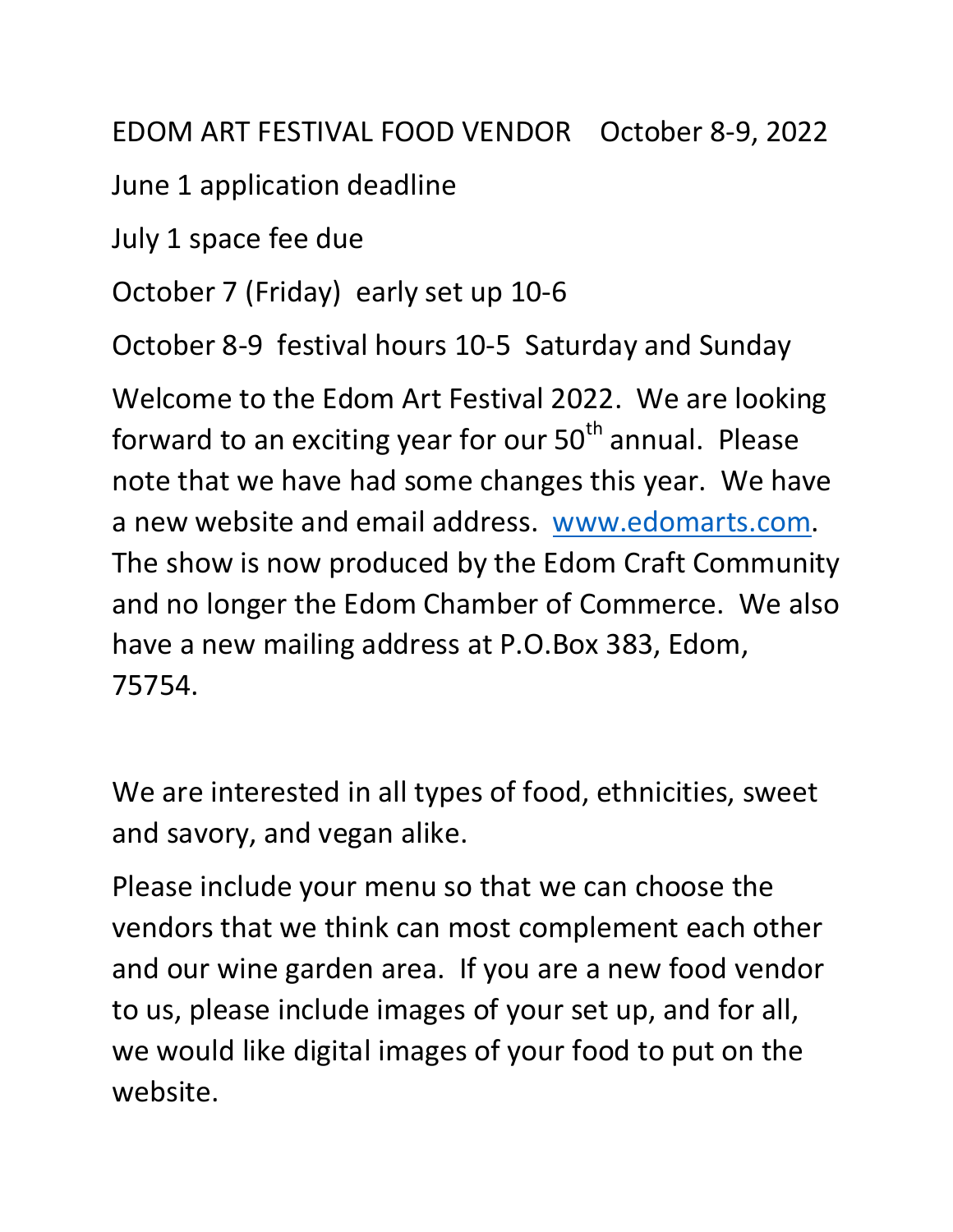We ask that you apply by either downloading the application and mail to address provided, or download the application and email it back to me. Deadline for application is June 1 and I will let you know immediately thereafter and space fee is due July 1. All spaces are 10 feet deep and 20 feet wide. We provide several electric hookups but need to know your needs for placement. You cannot pull your rig out once in place for the weekend. We ask that you set up Friday, October 7 if possible, for us to get you settled if possible from 10-6. Otherwise, I will contact you to see when you will arrive Sat morning. You must arrive with set up in place by 9am Saturday. We do provide security Friday and Saturday nights.

We do have constant trash pickup from the food booths during the festival, and ask that you have your own plastic receptacles for your booth. There will be a dining tent for our patrons to sit and dine.

If you are new to us please send a photo or digital image of your set up. Once accepted we would like to have images and promo images for our website to promote you. Please call with any questions.

Look forward to seeing you all.